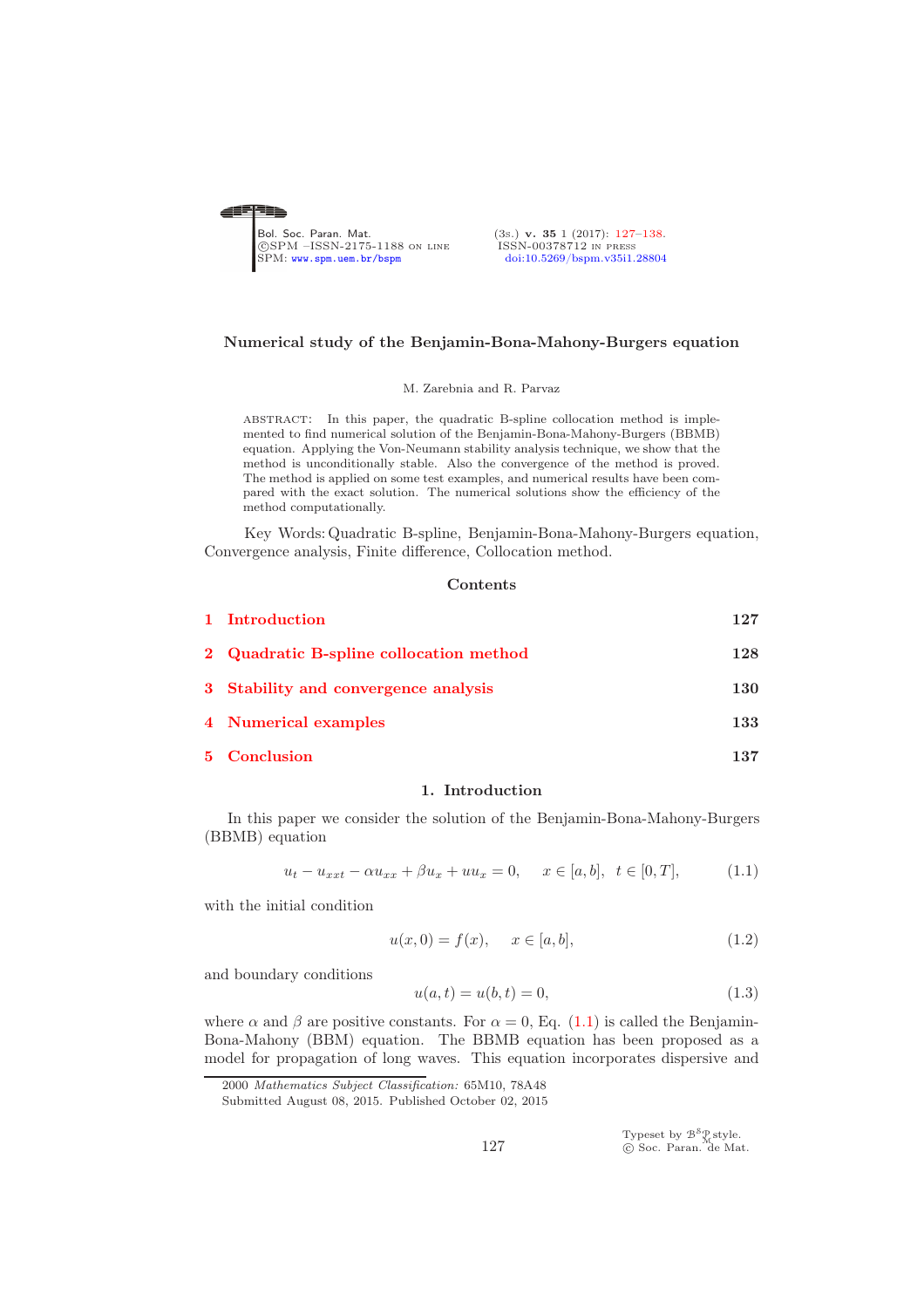dissipative effects. The dissipative term can be found in  $-\alpha u_{xx}$ . For more details on this topic, see [\[1,](#page-10-2)[2\]](#page-10-3). In recent years, many different methods have been used to estimate the solution of the Benjamin-Bona-Mahony-Burgers equation and the BBM equation, for example, see [\[3,](#page-10-4)[4,](#page-10-5)[5](#page-10-6)[,7,](#page-11-0)[11\]](#page-11-1).

The paper is organized as follows. In Section 2, quadratic B-spline collocation method is explained. In Section 3, is devoted to stability analysis and convergence analysis of the method. In Section 4, examples are presented. A summary is given at the end of the paper in Section 5.

### 2. Quadratic B-spline collocation method

<span id="page-1-0"></span>Our numerical treatment for BBMB equation using the collocation method with quadratic B-spline is to find an approximate solution  $U(x, t)$  to the exact solution  $u(x, t)$  in the form

<span id="page-1-2"></span>
$$
U(x,t) = \sum_{i=-1}^{N} c_i(t) B_i(x),
$$
\n(2.1)

where  $c_i(t)$  are time-dependent quantities to be determined from the boundary conditions and collocation form of the differential equations. Also  $B_i(x)$  are the quadratic B-spline basis functions at knots, given by [\[6,](#page-10-7)[12\]](#page-11-2)

$$
B_i(z) = \frac{1}{h^2} \begin{cases} (z - z_{i-1})^2, & z \in [z_{i-1}, z_i), \\ 2h^2 - (z_{i+1} - z)^2 - (z - z_i)^2, & z \in [z_i, z_{i+1}), \\ (z_{i+2} - z)^2, & z \in [z_{i+1}, z_{i+2}), \\ 0, & otherwise. \end{cases}
$$
(2.2)

The solution domain  $a \leq z \leq b$  partitioned into a mesh of uniform length  $h = \frac{b-a}{N}$ , by the knots  $z_j$  where  $j = 0, 1, 2, \ldots, N$  such that  $a = z_0 < z_1...z_{N-1} < z_N = b$ and  $z_i = z_0 + jh$ . The values of  $B_i(z)$  and its first and second derivatives at the mid knots points are given in Table [1.](#page-1-1) Also numerical solutions are given at mid points. We note that the mid points are  $x_i = \frac{z_i + z_{i+1}}{2}$  $\frac{z_{i+1}}{2}$ .

<span id="page-1-1"></span>Table 1:  $B_i, B_i'$  $i, B''_i$  $i$  at mid points.

|         | rable 1: $D_i$ , $D_i$ , $D_i$ as the points. |           |       |           |           |  |  |  |
|---------|-----------------------------------------------|-----------|-------|-----------|-----------|--|--|--|
|         | $x_{i-2}$                                     | $x_{i-1}$ | $x_i$ | $x_{i+1}$ | $x_{i+2}$ |  |  |  |
|         |                                               |           |       |           |           |  |  |  |
| $hB_i'$ |                                               |           |       |           |           |  |  |  |
| 1.2     |                                               |           |       |           |           |  |  |  |

By using approximate function  $(2.1)$  and Table [1,](#page-1-1) we have

<span id="page-1-3"></span>
$$
u(x_i, t_n) \approx U_i^n = \frac{1}{4} c_{i-1}^n + \frac{3}{2} c_i^n + \frac{1}{4} c_{i+1}^n,
$$
\n(2.3)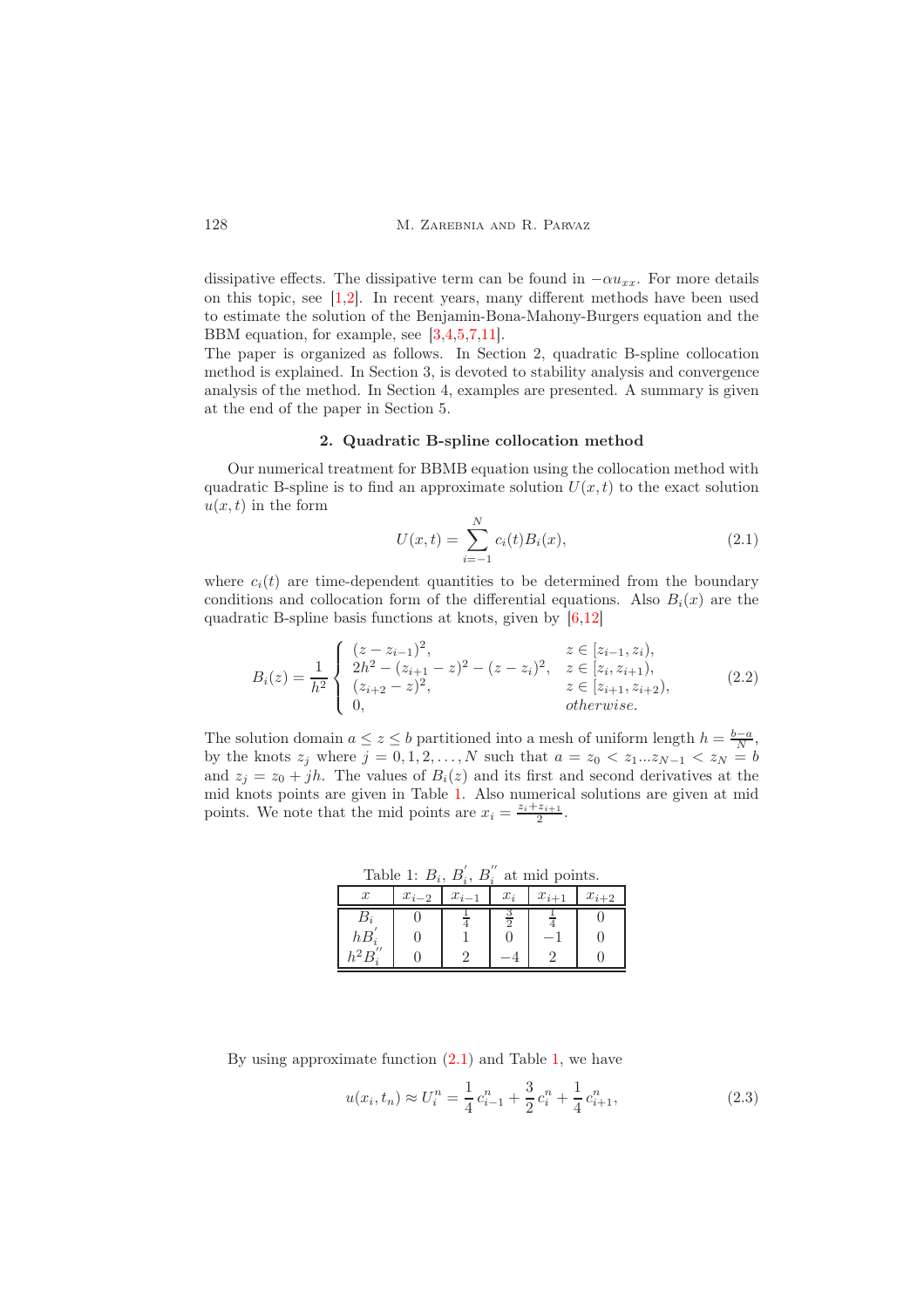<span id="page-2-4"></span>Table 2:  $B_i$  and  $B'_i$  $i$  at node points.  $z \mid z_{i-2} \mid z_{i-1} \mid z_i \mid z_{i+1} \mid z_{i+2}$  $B_i$  0 0 1 1 0  $hB_i^{'}$  $0 \mid 0 \mid 2 \mid -2 \mid 0$ 

<span id="page-2-1"></span>
$$
hu_x(x_i, t_n) \approx h(U')_i^n = -c_{i-1}^n + c_{i+1}^n,
$$
\n(2.4)

<span id="page-2-2"></span>
$$
h^{2}u_{xx}(x_{i}, t_{n}) \approx h^{2}(U'')_{i}^{n} = 2c_{i-1}^{n} - 4c_{i}^{n} + 2c_{i+1}^{n}, \qquad (2.5)
$$

where  $c_i^n := c_i(t_n)$ . In this step by using the finite difference method, we can write

<span id="page-2-0"></span>
$$
\frac{u^{n+1} - u^n}{\Delta t} - \frac{u_{xx}^{n+1} - u_{xx}^n}{\Delta t} - \alpha \frac{u_{xx}^{n+1} + u_{xx}^n}{2} + \beta \frac{u_{xx}^{n+1} + u_{xx}^n}{2} + \frac{(uu_x)^{n+1} + (uu_x)^n}{2} = 0.
$$
\n(2.6)

The nonlinear term in  $(2.6)$  can be approximated by using the following formula  $[9]$ :

$$
(uu_x)^{n+1} = u^{n+1}u_x^n + u^nu_x^{n+1} - (uu_x)^n.
$$
\n(2.7)

Substituting the approximate solution  $U$  for  $u$  and putting the values of the mid values U, its derivatives using  $(2.3),(2.4)$  $(2.3),(2.4)$  and  $(2.5)$  at the knots in  $(2.6)$  yield the following difference equation with the variables  $c_i$ ,  $i = 0, 1, \ldots, N$ ,

<span id="page-2-3"></span>
$$
\acute{a}c_{i-1}^{n+1} + \acute{b}c_i^{n+1} + \acute{c}c_{i+1}^{n+1} = \Psi_i^n \ , \ i = 0, 1, ..., N-1,
$$
\n(2.8)

where

<span id="page-2-8"></span>
$$
\Psi_i^n = U_i^n + (-1 + \alpha \frac{\Delta t}{2}) (U'')_i^n - \beta \frac{\Delta t}{2} (U')_i^n, \tag{2.9}
$$

and

 $\acute{a} := \frac{\dot{a}}{4} - \frac{\dot{b}}{h} + \frac{2\dot{c}}{h^2}, \ \acute{b} := \frac{3\dot{a}}{2} - \frac{4\dot{c}}{h^2}, \ \acute{c} := \frac{\dot{a}}{4} + \frac{\dot{b}}{h} + \frac{2\dot{c}}{h^2},$ 

with 
$$
\dot{a} := 1 + \frac{\Delta t}{2} (U')_i^n
$$
,  $\dot{b} := \beta \frac{\Delta t}{2} + \frac{\Delta t}{2} U_i^n$ ,  $\dot{c} := -1 - \alpha \frac{\Delta t}{2}$ ,  $\dot{d} := \frac{\alpha \Delta t}{2} - 1$ ,  $\dot{e} := -\frac{\beta \Delta t}{2}$ .

The system  $(2.8)$  consists of N linear equations in  $N + 2$  unknowns  $\{c_{-1}, c_0, \ldots, c_n\}$  $c_{N-1}, c_N$ }. To obtain a unique solution for  $c = \{c_{-1}, c_0, ..., c_{N-1}, c_N\}$ , we must use the boundary conditions. From the boundary conditions and Table [2,](#page-2-4) we can write

<span id="page-2-5"></span>
$$
c_{-1}^{n+1} + c_0^{n+1} = 0,\t\t(2.10)
$$

<span id="page-2-6"></span>
$$
c_{N-1}^{n+1} + c_N^{n+1} = 0.\t\t(2.11)
$$

Associating [\(2.10\)](#page-2-5) and [\(2.11\)](#page-2-6) with [\(2.8\)](#page-2-3), we obtain a  $(N+2) \times (N+2)$  system of equations in the following form

<span id="page-2-7"></span>
$$
AC = Q,\tag{2.12}
$$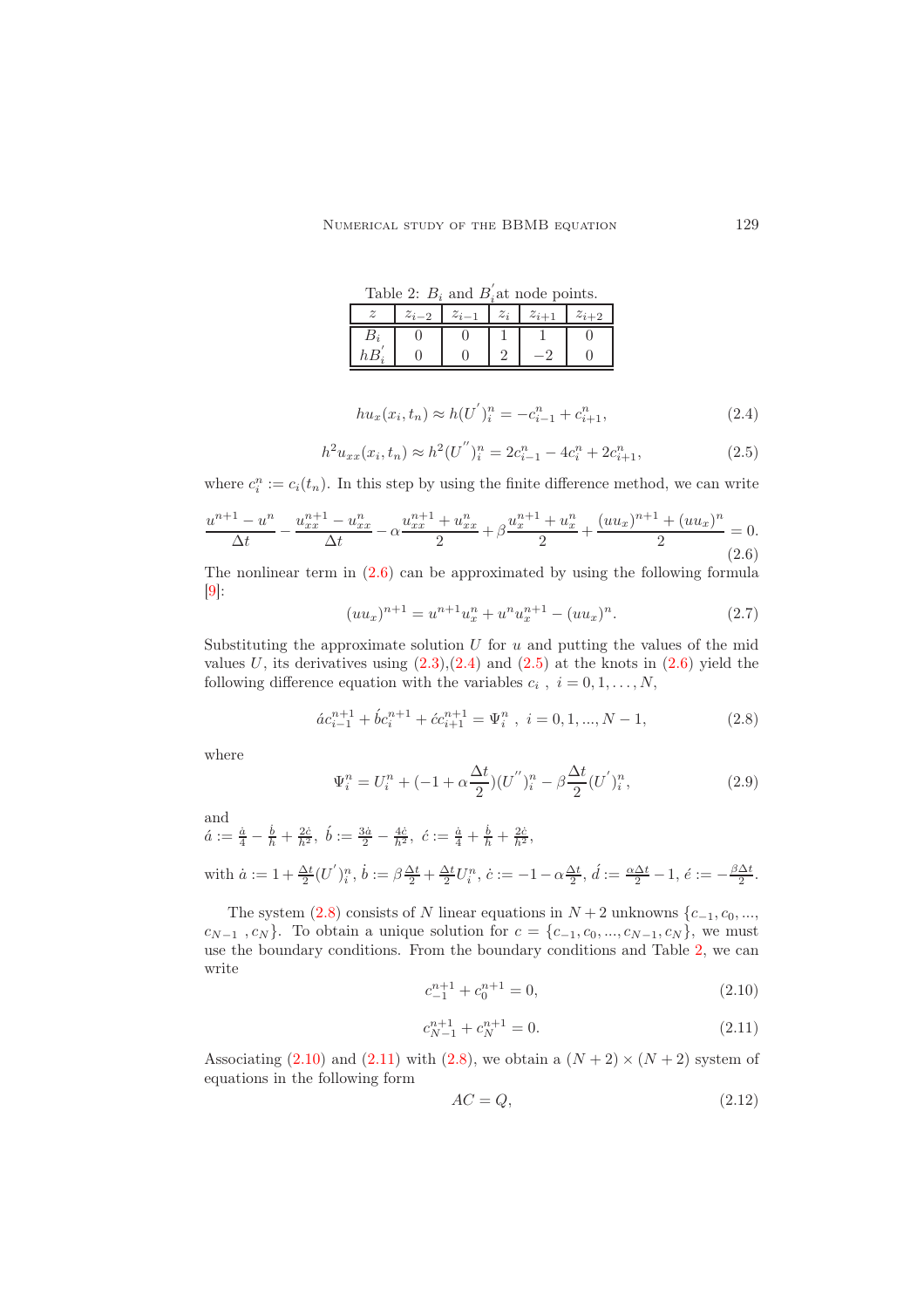130 M. Zarebnia and R. Parvaz

where

$$
A := \begin{pmatrix} 1 & 1 & 0 & \dots & 0 \\ \n\dot{a} & \dot{b} & \dot{c} & \dots & 0 \\ \n\vdots & \ddots & \ddots & \vdots & \vdots \\ \n0 & \dots & \dot{a} & \dot{b} & \dot{c} \\ \n0 & \dots & 0 & 1 & 1 \n\end{pmatrix},
$$
\n(2.13)

$$
C := (c_{-1}^{n+1}, c_0^{n+1}, \dots, c_{N-1}^{n+1}, c_N^{n+1})^T,
$$
\n(2.14)

$$
Q := \begin{cases} \left(0, u(x_0, t) + (-1 + \alpha \frac{\Delta t}{2})u_{xx}(x_0, t) - \beta \frac{\Delta t}{2} u_x(x_0, t), \dots, \right. \\ u(x_{N-1}, t) + (-1 + \alpha \frac{\Delta t}{2})u_{xx}(x_{N-1}, t) - \beta \frac{\Delta t}{2} u_x(x_{N-1}, t), 0\right)^T, if \ t = \Delta t, \\ \left(0, \Psi_0^n, \dots, \Psi_{N-1}^n, 0\right)^T, \qquad if \ t > \Delta t. \end{cases} \tag{2.15}
$$

# 3. Stability and convergence analysis

<span id="page-3-0"></span>We present the stability of the quadratic B-spline approximation  $(2.8)$  using the Von Numann method [\[8](#page-11-4)[,10\]](#page-11-5). According to the Von-Neumann method, we have

<span id="page-3-1"></span>
$$
c_i^n = \xi^n \exp(\lambda k h i), \quad \lambda^2 = -1,\tag{3.1}
$$

where  $k$  is the mode number and  $h$  is the element size. To apply this method, we have linearized the nonlinear term  $uu_x$  by consider u as a constant  $\varpi$  in term [\(2.6\)](#page-2-0). We obtain the equation

$$
\hat{a}\xi^{n+1}exp(\lambda kh(i-1)) + \hat{b}\xi^{n+1}exp(\lambda kh(i)) + \hat{c}\xi^{n+1}exp(\lambda kh(i+1)) =
$$
  

$$
\hat{d}\xi^n exp(\lambda kh(i-1)) + \hat{c}\xi^n exp(\lambda kh(i)) + \hat{f}\xi^n exp(\lambda kh(i+1)),
$$
 (3.2)

where

$$
\begin{aligned}\n\widehat{a} &:= \frac{1}{4} + \frac{2x}{h^2} - \frac{y}{h}, \ \widehat{b} := \frac{3}{2} - \frac{4x}{h^2}, \ \widehat{c} := \frac{1}{4} + \frac{2x}{h^2} + \frac{y}{h}, \\
\widehat{d} &:= \frac{1}{4} + \frac{2z}{h^2} + \frac{y}{h}, \ \widehat{e} := \frac{3}{2} - \frac{4z}{h^2}, \ \widehat{f} := \frac{1}{4} + \frac{2z}{h^2} - \frac{y}{h}, \\
\text{with } x := -1 - \frac{\alpha \Delta t}{2}, \ y := \beta \frac{\Delta t}{2} + \frac{\Delta t \varpi}{2}, \ z := -1 + \frac{\alpha \Delta t}{2}.\n\end{aligned}
$$

Dividing both sides of  $(3.2)$  by  $exp(i\lambda kh)$ , we can obtain

<span id="page-3-2"></span>
$$
\xi^{n+1}(\hat{a}\exp(-\lambda kh) + \hat{b} + \hat{c}\exp(\lambda kh)) = \xi^n(\hat{d}\exp(-\lambda kh) + \hat{e} + \hat{f}\exp(\lambda kh)),
$$
\n(3.3)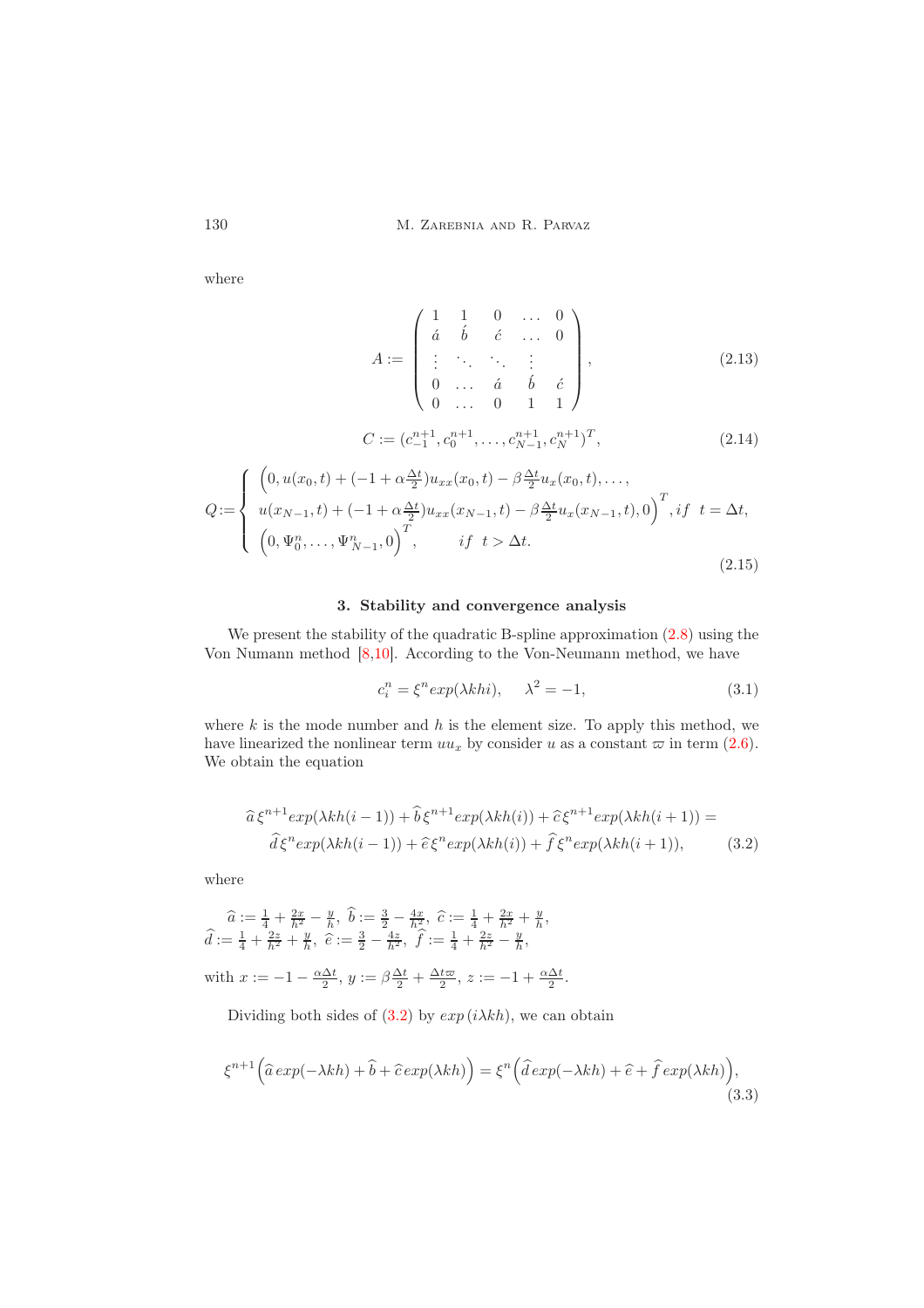[\(3.3\)](#page-3-2) can be rewritten in a simple form as

$$
\xi = \frac{X - \lambda Y}{X_1 + \lambda Y},\tag{3.4}
$$

where

$$
X := \left(\frac{1}{2} + \frac{4z}{h^2}\right)\cos(kh) + \left(\frac{3}{2} - \frac{4z}{h^2}\right),
$$
  
\n
$$
X_1 := \left(\frac{1}{2} + \frac{4x}{h^2}\right)\cos(kh) + \left(\frac{3}{2} - \frac{4x}{h^2}\right),
$$
  
\n
$$
Y := \left(\frac{2y}{h}\right)\sin(kh).
$$

 $X$  and  $X_1$  can be rewritten in the form:

$$
X = \left(\frac{1}{2} - \frac{4}{h^2}\right)\cos(kh) + \left(\frac{3}{2} + \frac{4}{h^2}\right) - \frac{4\alpha\Delta t}{2h^2}(1 - \cos(kh)),
$$
  
\n
$$
X_1 = \left(\frac{1}{2} - \frac{4}{h^2}\right)\cos(kh) + \left(\frac{3}{2} + \frac{4}{h^2}\right) + \frac{4\alpha\Delta t}{2h^2}(1 - \cos(kh)).
$$

We note that  $X \leq X_1$ , so  $|\xi|^2 = \xi \overline{\xi} = \frac{X^2 + Y^2}{X^2 + Y^2}$  $\frac{X^2+Y^2}{X_1^2+Y^2} \leq 1$ . Therefore, the linearized numerical scheme for the BBMB equation is unconditionally stable.

Now we discuss the convergence of the collocation method.

<span id="page-4-0"></span>**Theorem 3.1.** Suppose that  $f(x) \in C^4[a, b]$  and  $| f^4(x) | \le L$  for  $x \in [a, b]$ . Let  $\Delta$ be a partition  $\Delta = \{a = x_0 < x_1 < \cdots < x_N = b\}$  be the equally spaced partition of [a, b] with step size h. If  $S(x)$  be the unique spline function interpolate  $f(x)$  at knots  $x_0, x_1, \dots, x_N \in \Delta$  then there exist a constant  $\lambda_j$  such that

$$
\| f^{(j)} - S^{(j)} \|_{\infty} \le \lambda_j L h^{4-j} , j = 0, 1, 2.
$$
 (3.5)

**Proof:** For the proof see [\[14\]](#page-11-6).  $\Box$ 

<span id="page-4-1"></span>**Lemma 3.2.** The B-splines  ${B_{-1}, \cdots, B_N}$  satisfy the following inequality:

$$
\sum_{i=-1}^{N} |B_i(x)| \le \frac{7}{2}, \quad (a \le x \le b).
$$
 (3.6)

**Proof:** At any nodal point  $x = x_i$ , we can write

$$
\sum_{i=-1}^{N} |B_i(x)| = |B_{i-1}(x)| + |B_i(x)| + |B_{i+1}(x)| = 2,
$$

also for any  $x \in [x_{i-1}, x_i]$  we have

$$
\sum_{i=-1}^{N} |B_i(x)| \le \frac{7}{2}.
$$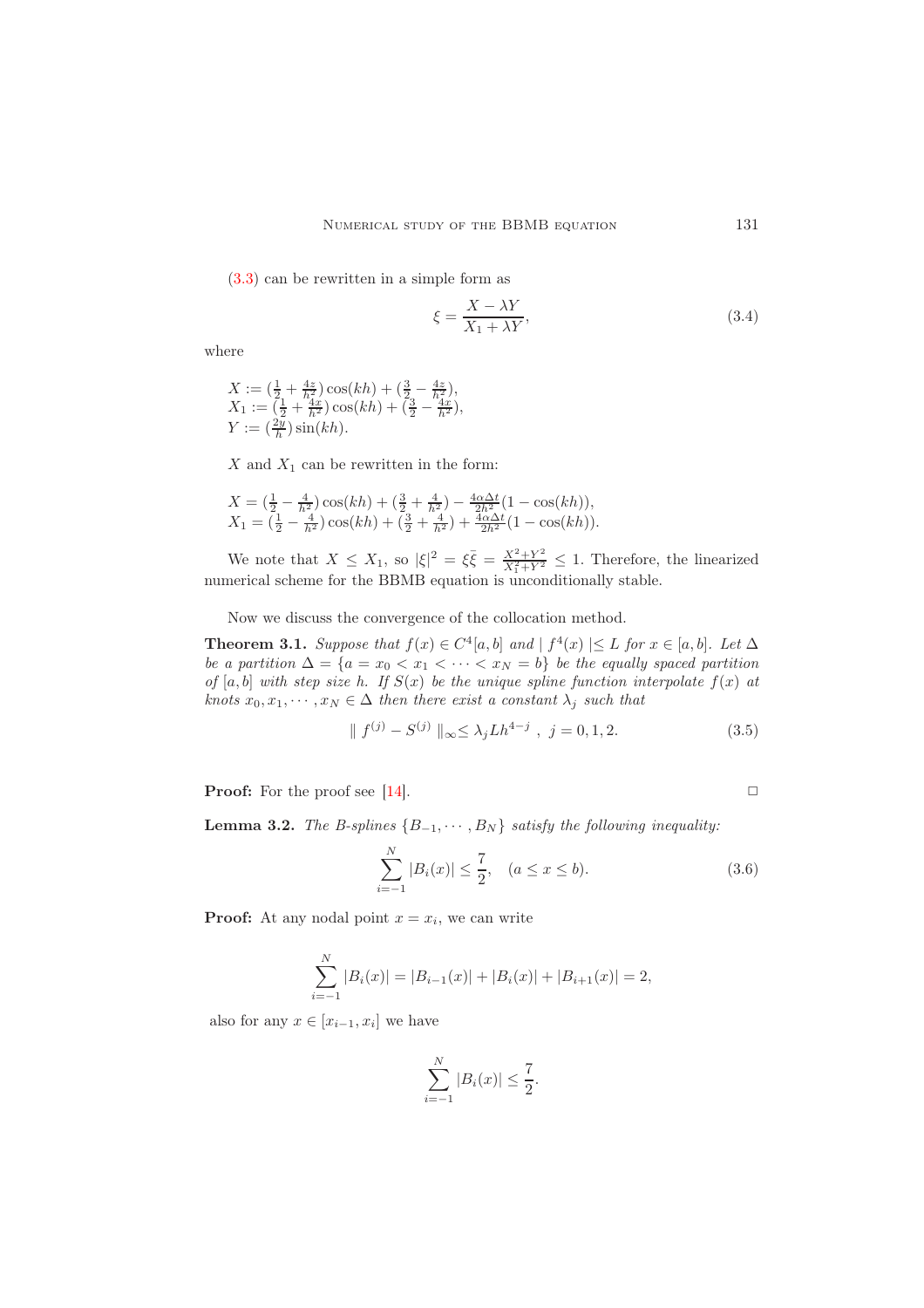which completes the proof.  $\Box$ 

**Theorem 3.3.** Suppose that  $u(x, t)$  be the exact solution of [\(1.1\)](#page-0-2) and assume that  $|\frac{\partial^4 u(x,t)}{\partial x^4}| \leq L$  and  $U(x,t)$  be the approximate solution of BBMB [\(1.1\)](#page-0-2) given by our approach, then

$$
||u(x,t) - U(x,t)||_{\infty} \le \varrho(h^2 + \Delta t),\tag{3.7}
$$

where  $\rho$  is a constant and independent of  $h$ .

**Proof:** At the  $(n + 1)$ th time step, we assume that S be the unique spline interpolate to the exact solution u of  $(1.1)-(1.3)$  $(1.1)-(1.3)$  given by

$$
S(x) = \sum_{i=-1}^{N} c^* B_i(x),
$$
\n(3.8)

To continue, we note that matrix A is strictly diagonally dominant matrix, and from [\[13\]](#page-11-7) we can find  $\hat{M}$  independent of h, such that  $||A^{-1}||_{\infty} \leq \hat{M}$ . Also from Theorem [3.1,](#page-4-0) we can write

<span id="page-5-2"></span>
$$
||u(x) - S(x)||_{\infty} \le \lambda_0 L h^4,
$$
\n(3.9)

we substituting  $S(x)$  in [\(2.6\)](#page-2-0), we have the following result

<span id="page-5-0"></span>
$$
AC^* = Q^*.\tag{3.10}
$$

Subtracting  $(2.12)$ ,  $(3.10)$  and taking the infinity norm, we can write

$$
||C^* - C||_{\infty} = ||A^{-1}||_{\infty} ||Q^* - Q||_{\infty}.
$$
\n(3.11)

From [\(2.9\)](#page-2-8) and using Theorem [3.1,](#page-4-0) we get

$$
||Q^* - Q||_{\infty} \le \widehat{M}h^2,\tag{3.12}
$$

where  $\widehat{M} = \lambda_0 L h^2 + |\frac{\beta \Delta t}{2}| \lambda_1 L h + |-1 + \frac{\alpha \Delta t}{2}| \lambda_2 L$ . Then we have

<span id="page-5-1"></span>
$$
||C^* - C||_{\infty} \le \widehat{M} \widehat{M} h^2. \tag{3.13}
$$

Applying [\(3.13\)](#page-5-1) and Lemma [3.2,](#page-4-1) we get the result as

<span id="page-5-3"></span>
$$
||U - S||_{\infty} \le \overline{M}h^2,\tag{3.14}
$$

where  $\overline{M} = 7\widehat{M}\widehat{M}/6$ . From [\(3.9\)](#page-5-2) and [\(3.14\)](#page-5-3), we have

$$
||u - U||_{\infty} \le Mh^2. \tag{3.15}
$$

In the next step, suppose that  $\varepsilon_i = u(t_i) - U(t_i)$  be the local truncation error for  $(2.6)$  at the *i*th level of time. By using the truncation error, we get

<span id="page-5-4"></span>
$$
|\varepsilon_i| \le v_i \Delta t^2 \ , \ i \ge 1,\tag{3.16}
$$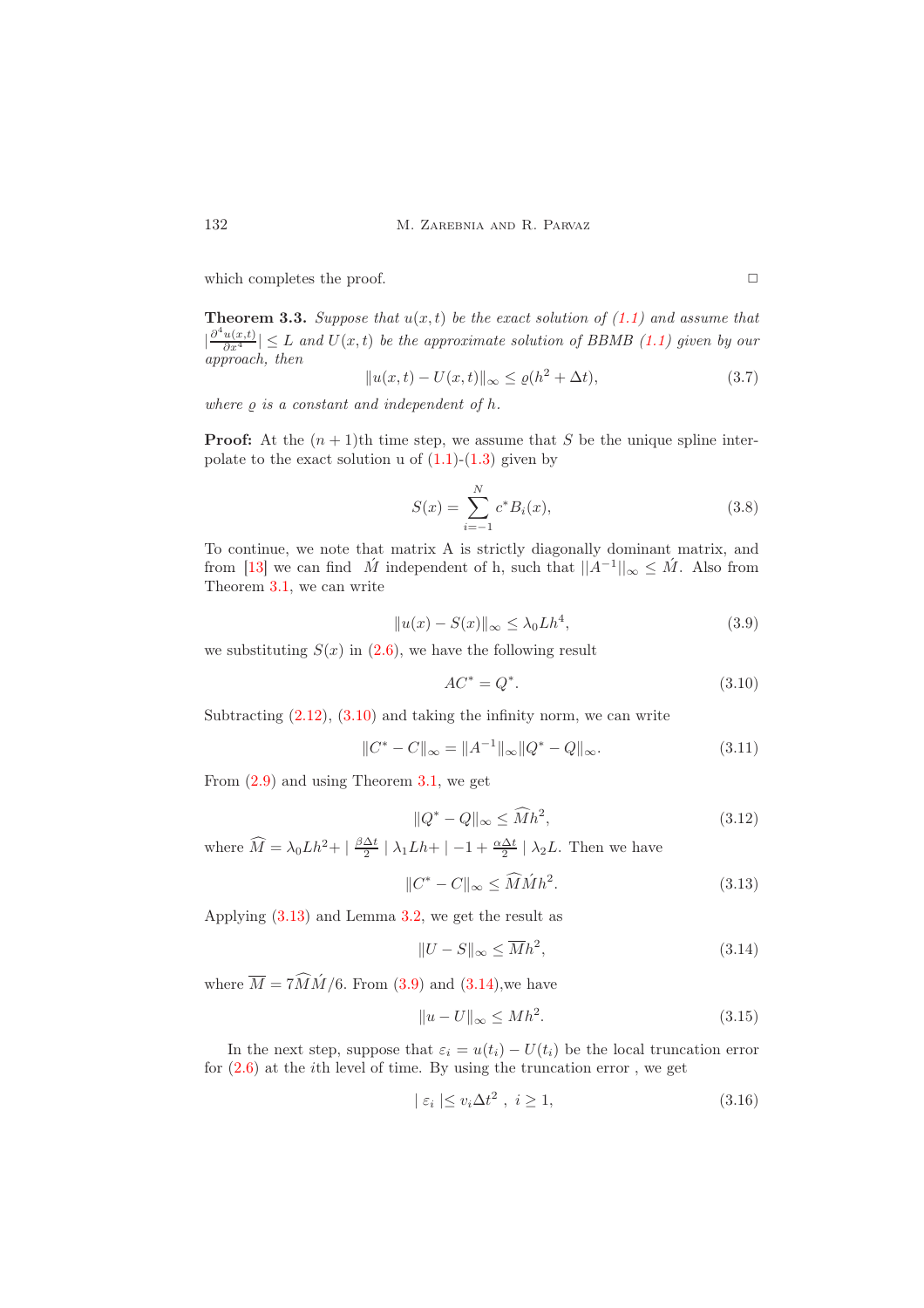where  $v_i$  is some finite constant. We can write the following global error estimate at  $n+1$  level

$$
E_{n+1} = \sum_{i=1}^{n} \varepsilon_i, \ (\Delta t \le T/n), \tag{3.17}
$$

thus with the help of  $(3.16)$ , we can write

$$
|E_{n+1}| = |\sum_{i=1}^{n} \varepsilon_i| \le \sum_{i=1}^{n} \nu_i \Delta t^2 \le nv \Delta t^2 \le nv \frac{T}{n} \Delta t = \rho \Delta t, \tag{3.18}
$$

<span id="page-6-0"></span>where  $\rho = vT$  and  $v = max\{v_1, ..., v_n\}$ . Which completes the proof.  $\Box$ 

### 4. Numerical examples

In order to illustrate the performance of the quadratic B-spline collocation method in solving BBMB equation and justify the accuracy and efficiency of the present method, we consider the following examples. To show the efficiency of the present method for our problem in comparison with the solution, we report  $L_{\infty}$ and  $L_2$  using formulae

 $L_{\infty} = \max_{i} |U(x_i, t) - u(x_i, t)|, L_2 = (h\sum_{i} |U(x_i, t) - u(x_i, t)|^2)^{\frac{1}{2}},$ where  $U$  is numerical solution and  $u$  denotes exact solution. Note that we have computed the numerical results by Mathematica-9 programming.

**Example 4.1.** Consider the BBMB equation with  $\alpha = 0$  and  $\beta = 1$  in the interval  $[-40, 60]$ , with the solution  $u(x,t) = 3c \operatorname{sech}^2(k(x - vt - x_0))$ . We have taken  $c = 0.03, 0.1, v = 1 + c, x_0 = 0$  and  $k^2 = \frac{c}{4v}$ . The initial condition is taken from the solution. Also the solution satisfy three conservation laws:

 $C_1 = \int_{-\infty}^{\infty} u dx = h \sum_i u_i^n, C_2 = \int_{-\infty}^{\infty} (u^2 + u_x^2) dx = h \sum_i ((u_i^n)^2 + ((u_x)_i^n)^2),$  $C_3 = \int_{-\infty}^{\infty} u^3 + 3u^2 dx = h \sum_i ((u_i^n)^3 + 3(u_i^n)^2).$ 

Table [3](#page-7-0) and Table [6](#page-9-0) give  $C_1, C_2, C_3, L_\infty$  and  $L_2$  found by our method in different times for  $c = 0.1, 0.03$  and Table [4](#page-7-1) and Table [7](#page-9-1) give numerical results from method in  $[4,5]$  $[4,5]$ . Figure. 1 and Figure. 2 show that solution obtained by our method is closed to the solutions. In addition, in Table [5](#page-7-2) and Table [8](#page-9-2) we see that  $L_2$ decreases with decreasing in  $\Delta t$  or increasing in N. Also from Figure 3 we can see that numerical solutions show the same behavior as solutions.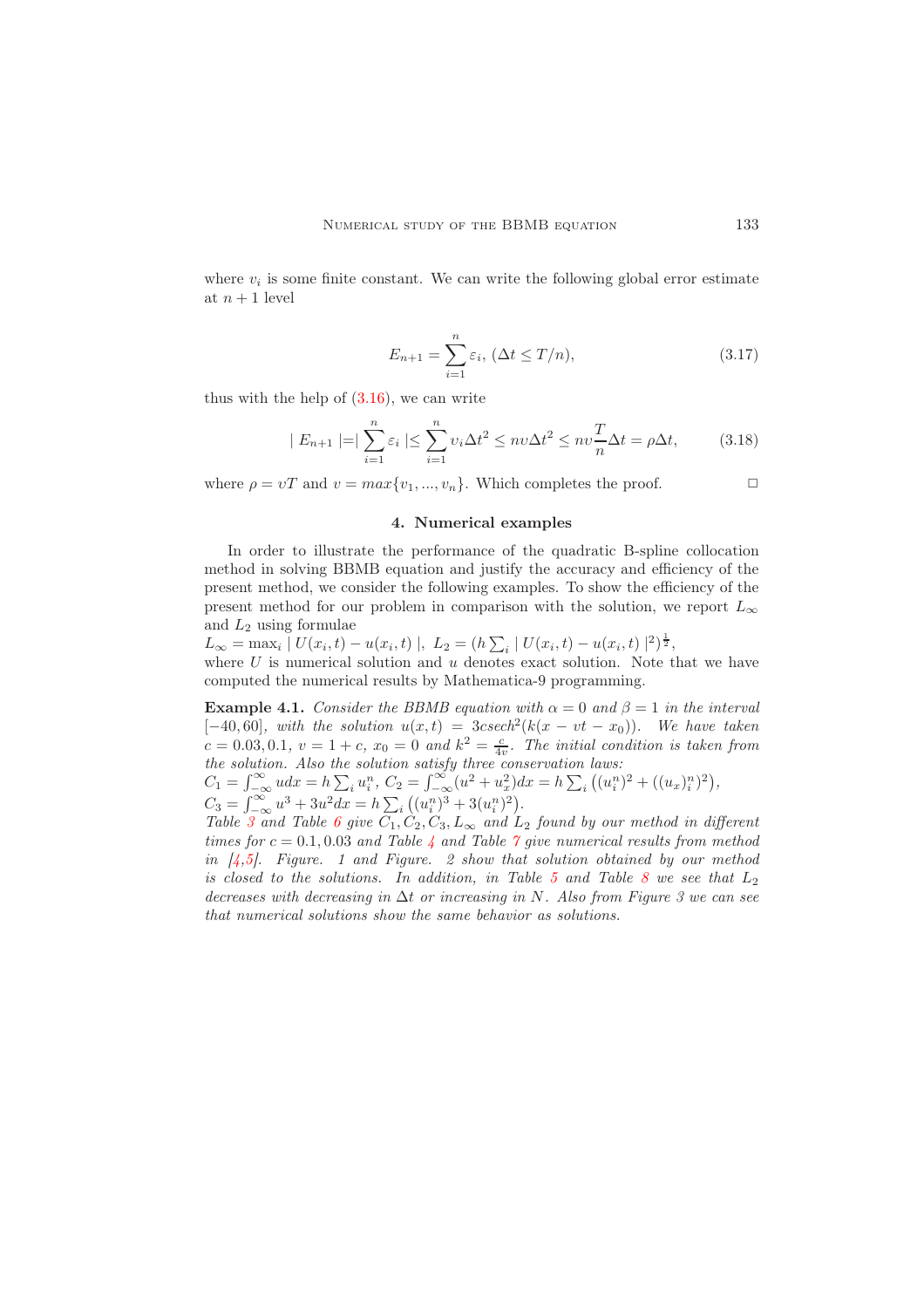<span id="page-7-0"></span>

| Time                        | $C_1$   | $C_2$    | $C_3$ | $L_2 \times 10^3$ | $L_{\infty} \times 10^3$ |
|-----------------------------|---------|----------|-------|-------------------|--------------------------|
| $\mathcal{D}_{\mathcal{L}}$ | 3.97993 | 0.810461 | 2.579 | 0.0325248         | 0.0122345                |
| 4                           | 3.97993 | 0.810461 | 2.579 | 0.0646491         | 0.0249644                |
| 6                           | 3.97993 | 0.810461 | 2.579 | 0.0966147         | 0.0378028                |
| 8                           | 3.97993 | 0.810461 | 2.579 | 0.12823           | 0.0504925                |
| 10                          | 3.97993 | 0.810461 | 2.579 | 0.159403          | 0.0628118                |
| 12                          | 3.97993 | 0.810461 | 2.579 | 0.190073          | 0.0747027                |
| 14                          | 3.97992 | 0.810461 | 2.579 | 0.220198          | 0.0861316                |
| 16                          | 3.97992 | 0.810461 | 2.579 | 0.249754          | 0.0970962                |
| 18                          | 3.97991 | 0.810461 | 2.579 | 0.278738          | 0.107622                 |
| 20                          | 3.97988 | 0.810461 | 2.579 | 0.307172          | 0.117734                 |

Table 3: Numerical results for Example 4.1 with  $h = 0.1$ ,  $N = 1000$  and  $c = 0.1$ .

Table 4: Numerical results for Example 4.1 with  $h = 0.1, N = 1000$  and  $c = 0.1$ with the algorithim of  $[4,5]$  $[4,5]$ .

<span id="page-7-1"></span>

| Time                        | $C_1$   | $C_{2}$  | $C_3$   | $L_2 \times 10^3$ | $L_{\infty} \times 10^3$ |
|-----------------------------|---------|----------|---------|-------------------|--------------------------|
| $\mathcal{D}_{\mathcal{L}}$ | 4.41677 | 0.899303 | 2.86167 | 19.92             | 6.817                    |
| 4                           | 4.42017 | 0.899873 | 2.86339 | 39.82             | 13.74                    |
| 6                           | 4.41922 | 0.899559 | 2.86226 | 59.67             | 20.71                    |
| 8                           | 4.41822 | 0.899236 | 2.86106 | 79.46             | 27.66                    |
| 10                          | 4.41722 | 0.898919 | 2.85986 | 99.17             | 34.55                    |
| 12                          | 4.41623 | 0.898601 | 2.85863 | 118.8             | 41.35                    |
| 14                          | 4.41523 | 0.898283 | 2.85739 | 138.3             | 48.04                    |
| 16                          | 4.41423 | 0.897967 | 2.85613 | 157.7             | 54.60                    |
| 18                          | 4.41321 | 0.897653 | 2.85487 | 176.9             | 61.04                    |
| 20                          | 4.41219 | 0.897342 | 2.85361 | 196.1             | 67.35                    |

<span id="page-7-2"></span>Table 5: Comparison of  $L_2$  for Example 4.1 at different  $\Delta t$  with  $c = 0.1$ .

| $Partition \$ {Time}                                                                                                           |                            |                            |                             |
|--------------------------------------------------------------------------------------------------------------------------------|----------------------------|----------------------------|-----------------------------|
| $N = 1000, \Delta t = 0.25 \mid 0.0722\overline{912 \times 10^{-3}} \mid 0.108617 \times 10^{-3} \mid 0.144949 \times 10^{-3}$ |                            |                            |                             |
| $N = 1000, \Delta t = 0.1$                                                                                                     | $0.0166866 \times 10^{-3}$ | $0.0245446 \times 10^{-3}$ | $10.0325248 \times 10^{-3}$ |
| $N = 1000, \Delta t = 0.01$                                                                                                    | $7.46198 \times 10^{-6}$   | $9.71695 \times 10^{-6}$   | $0.012213\times10^{-3}$     |

**Example 4.2.** Consider the BBMB equation in the interval  $[-10, 10]$  with  $\alpha = 1$ and  $\beta = 1$  and the initial condition  $u(x, 0) = exp(-x^2)$ . Table [9](#page-9-3) and Table [10](#page-10-8) give numerical results found by our method in different times. Also Figure. 4 shows approximate solution graphs. In addition, we can see that the graph shows the same behavior as in  $[7]$ .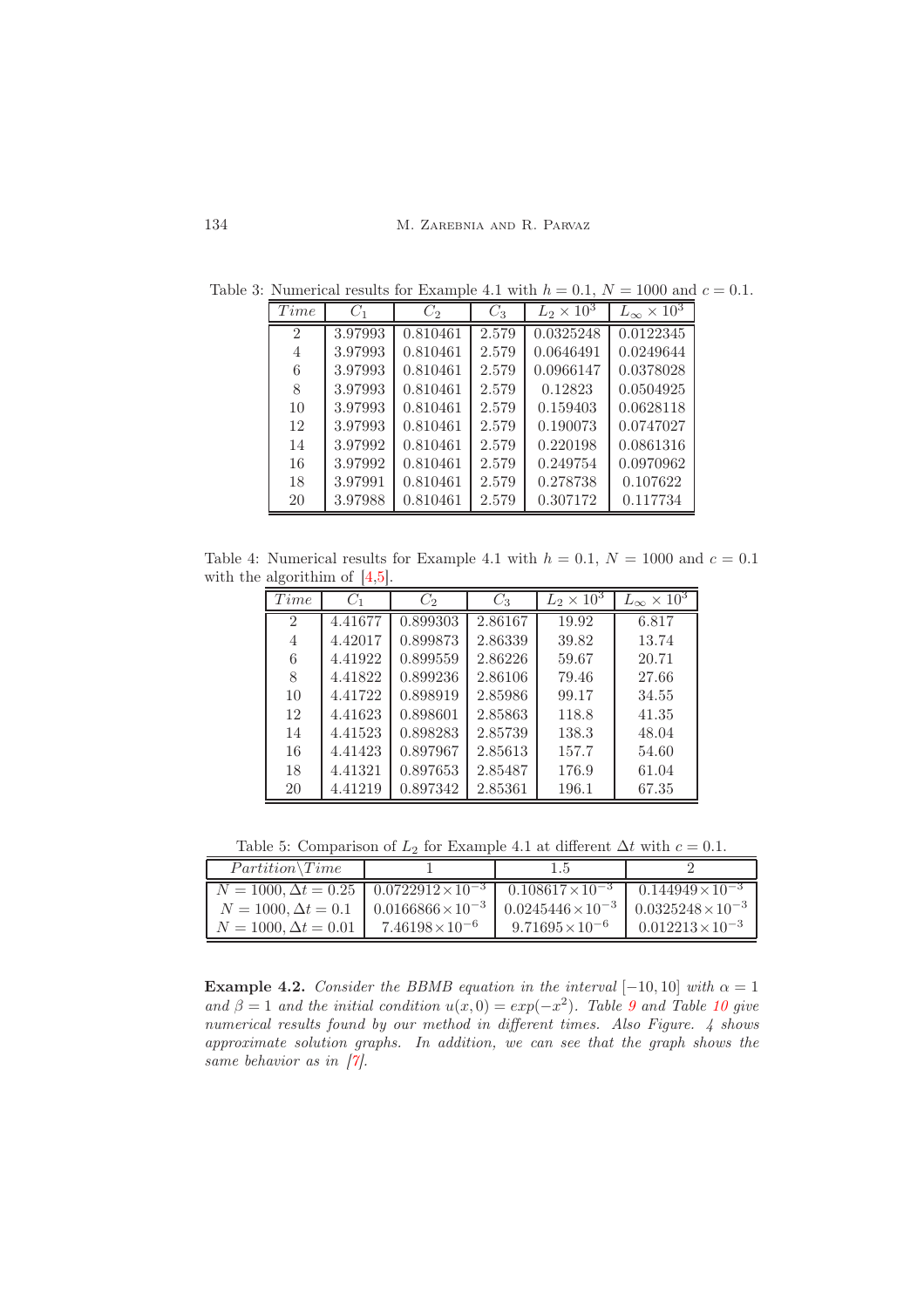

Figure 1: Numerical and analytical solutions for Example 4.1 with  $c = 0.1, N =$ 1000, and  $\Delta t = 0.1$ .



Figure 2: Numerical and analytical solutions for Example 4.1 with  $c = 0.03, N =$ 1000, and  $\Delta t = 0.1$ .



Figure 3: Analytical solution (left) and numerical solution (right) using  $\Delta t = 0.1$ and  $N = 500$  with  $c = 0.03$  of Example 4.1.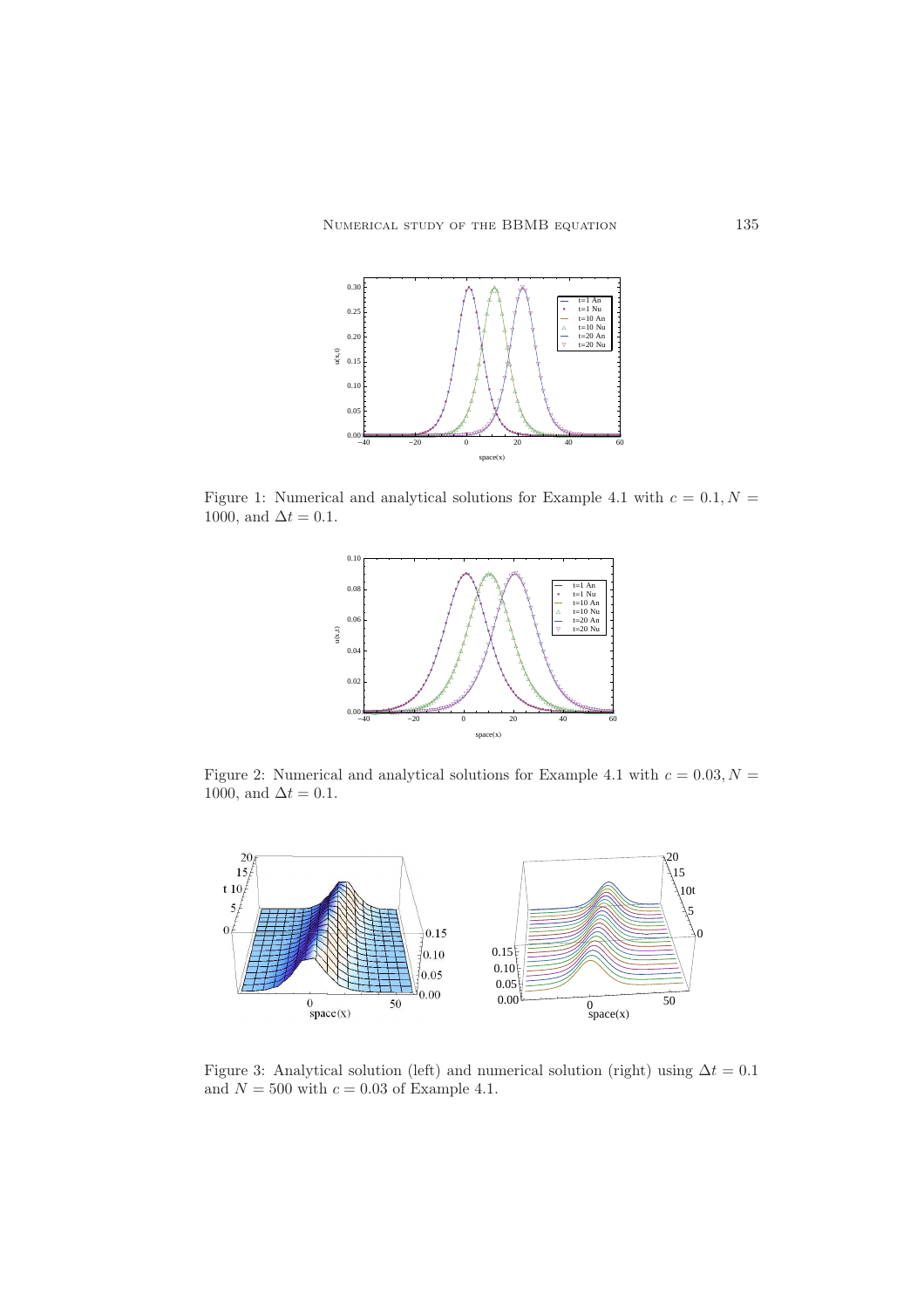<span id="page-9-0"></span>

| Time           | $C_1$   | $C_2$    | $C_3$    | $L_2 \times 10^3$ | $L_{\infty} \times 10^{3}$ |
|----------------|---------|----------|----------|-------------------|----------------------------|
| $\mathfrak{D}$ | 2.10701 | 0.127301 | 0.388804 | 0.333312          | 0.276642                   |
| $\overline{4}$ | 2.1071  | 0.127301 | 0.388804 | 0.409707          | 0.229933                   |
| 6              | 2.10703 | 0.127301 | 0.388804 | 0.472601          | 0.22496                    |
| 8              | 2.1069  | 0.127301 | 0.388804 | 0.510916          | 0.221015                   |
| 10             | 2.10674 | 0.127301 | 0.388804 | 0.528822          | 0.216744                   |
| 12             | 2.10655 | 0.127301 | 0.388804 | 0.535957          | 0.212506                   |
| 14             | 2.1063  | 0.127301 | 0.388804 | 0.539885          | 0.208489                   |
| 16             | 2.10593 | 0.127301 | 0.388804 | 0.544644          | 0.212056                   |
| 18             | 2.10539 | 0.127301 | 0.388803 | 0.552954          | 0.301244                   |
| 20             | 2.10461 | 0.127301 | 0.388802 | 0.568417          | 0.427854                   |

Table 6: Numerical results for Example 4.1 with  $h = 0.1$ ,  $N = 1000$  and  $c = 0.0.03$ .

Table 7: Numerical results for Example 4.1 with  $h = 0.1$ ,  $N = 1000$  and  $c = 0.03$ with the algorithim of  $[4,5]$  $[4,5]$ .

<span id="page-9-1"></span>

| Time           | $C_1$ | $C_2$    | $C_3$    | $L_2 \times 10^{3}$ | $L_{\infty} \times \overline{10^3}$ |
|----------------|-------|----------|----------|---------------------|-------------------------------------|
| $\mathfrak{D}$ | 2.338 | 0.141245 | 0.431389 | 1.487               | 0.392                               |
| 4              | 2.340 | 0.141322 | 0.431621 | 2.928               | 0.786                               |
| 6              | 2.340 | 0.141259 | 0.431427 | 4.373               | 1.183                               |
| 8              | 2.339 | 0.141195 | 0.431231 | 5.816               | 1.582                               |
| 10             | 2.338 | 0.141131 | 0.431031 | 7.257               | 1.983                               |
| 12             | 2.337 | 0.141067 | 0.430834 | 8.698               | 2.384                               |
| 14             | 2.337 | 0.141004 | 0.430636 | 10.14               | 2.787                               |
| 16             | 2.336 | 0.140940 | 0.430440 | 11.58               | 3.190                               |
| 18             | 2.335 | 0.140877 | 0.430245 | 13.01               | 3.593                               |
| 20             | 2.333 | 0.140815 | 0.430052 | 14.45               | 3.996                               |

<span id="page-9-2"></span>Table 8: Comparison of  $L_2$  for Example 4.1 at different N with  $c = 0.1$ .

| $Partition \$ {Time}                                                                                            |  |  |
|-----------------------------------------------------------------------------------------------------------------|--|--|
| $N = 200, \Delta t = 0.1$ $\sqrt{0.438353 \times 10^{-3} + 0.730055 \times 10^{-3} + 1.01786 \times 10^{-3}}}$  |  |  |
| $N = 400, \Delta t = 0.1$ 0.133167 × 10 <sup>-3</sup> 0.22177 × 10 <sup>-3</sup> 0.309324 × 10 <sup>-3</sup>    |  |  |
| $N = 1000, \Delta t = 0.1$   $0.0485834 \times 10^{-3}$   $0.080668 \times 10^{-3}$   $0.112473 \times 10^{-3}$ |  |  |

Table 9: Numerical results for Example 2 with  $\Delta t = 0.1$  and  $N = 200$ .

<span id="page-9-3"></span>

| $x^{\scriptscriptstyle \prime}$<br>v |               |                |                |                 |
|--------------------------------------|---------------|----------------|----------------|-----------------|
| -5                                   | $-0.00109485$ | $-0.000342832$ | $-0.000133937$ | $-0.0000298046$ |
|                                      | 0.572752      | 0.0202368      | $-0.00091068$  | $-0.00220189$   |
|                                      | 0.0396263     | 0.234568       | 0.179672       | 0.073734        |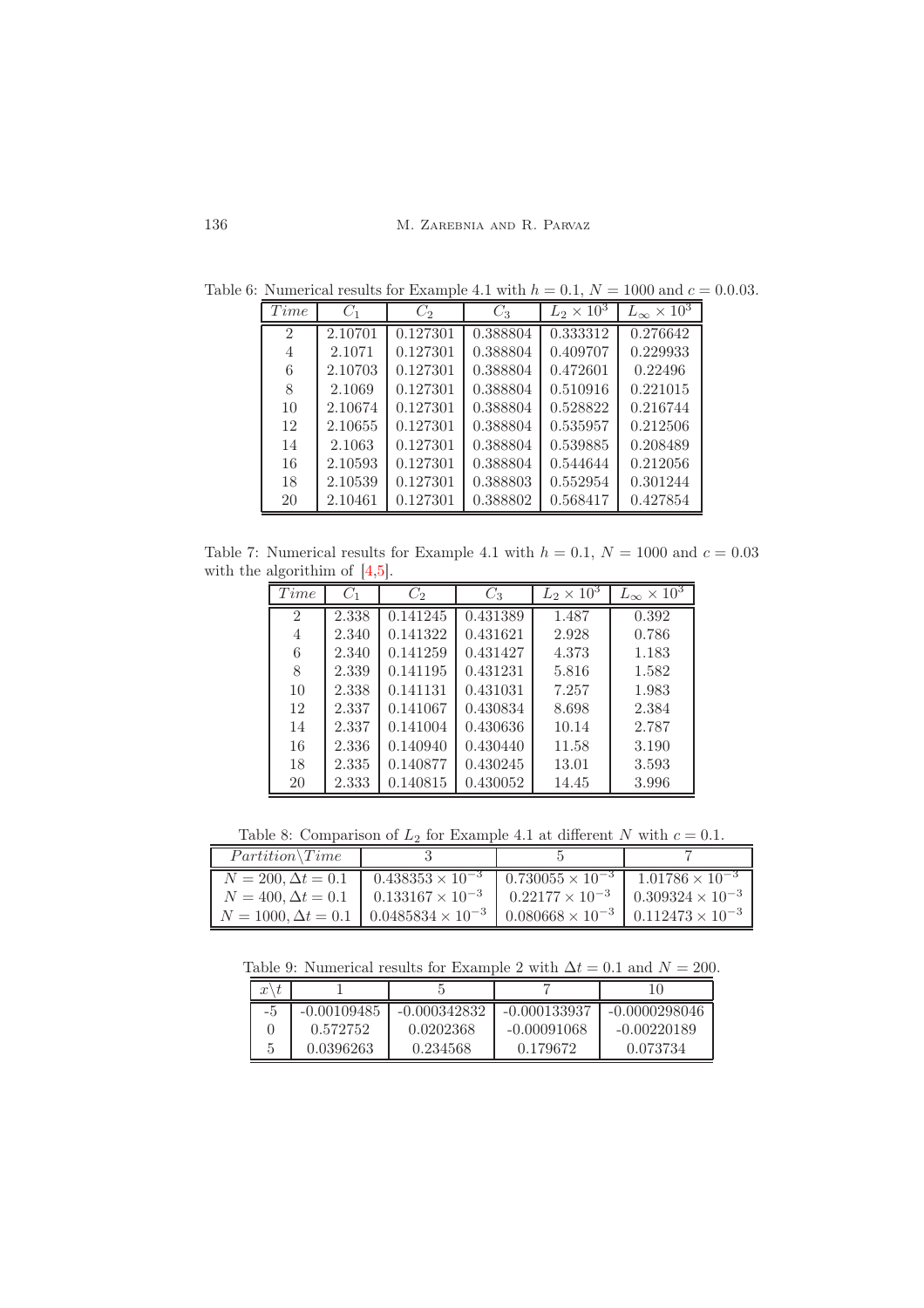

Figure 4: Approximate solution graphs of Example 4.2 in different times with  $\Delta t = 0.1$  and  $N = 200$ .

Table 10: Numerical results for Example 2 with  $\Delta t = 0.1$  and  $N = 400$ .

<span id="page-10-8"></span>

| $x\setminus$ |               |               |                |                 |
|--------------|---------------|---------------|----------------|-----------------|
| -5           | $-0.00109258$ | $-0.00034219$ | $-0.000133763$ | $-0.0000298188$ |
|              | 0.572783      | 0.0201537     | $-0.000921405$ | $-0.00219315$   |
| 5            | 0.039628      | 0.2346        | 0.179665       | 0.0737031       |

### 5. Conclusion

<span id="page-10-1"></span>The quadratic B-spline collocation method is used to solve the Benjamin-Bona-Mahony-Burgers(BBMB) equation with initial and boundary conditions. We study the stability analysis and the convergence analysis of the method. The numerical results given in the previous section demonstrate the good accuracy and stability of the proposed scheme in this research.

#### <span id="page-10-0"></span>References

- <span id="page-10-2"></span>1. J.A. Tenreiro Machado, D. Baleanu, A.C. J. Luo, Discontinuity and Complexity in Nonlinear Physical Systems, Springer Intetnational Publishing Switzerland,(2014).
- <span id="page-10-3"></span>2. R.T. Benjamin, J.L. Bona, J.J. Mahony, Model equations for long waves in nonlinear dispersiv systems, Philos. Trans. Roy. Soc. London. 272, 47-78, (1972).
- <span id="page-10-4"></span>3. A.O. CELEBI, V.K. KALANTAROV, M. POLAT, Attractors for the generalized Benjamin-Bona-Mahony equation, Commun. Nuner. Meth. En. 157, 439–451, (1999).
- <span id="page-10-5"></span>4. L. R. T. GARDNER, G. A. GARDNER, I. DAG, A B-spline finite element method for the regularized long wave equation, Commun. Nuner. Meth. En. 11, 59–68, (1995).
- <span id="page-10-6"></span>5. P. C. Jain, R. Shankar, T. V. Singh, Numerical solution of regularized long-wave equation, Commun. Nuner. Meth. En. 9, 579–586, (1993).
- <span id="page-10-7"></span>6. D. Kincad, W. Cheny, Numerical Analysis, Brooks/COLE, 1991.